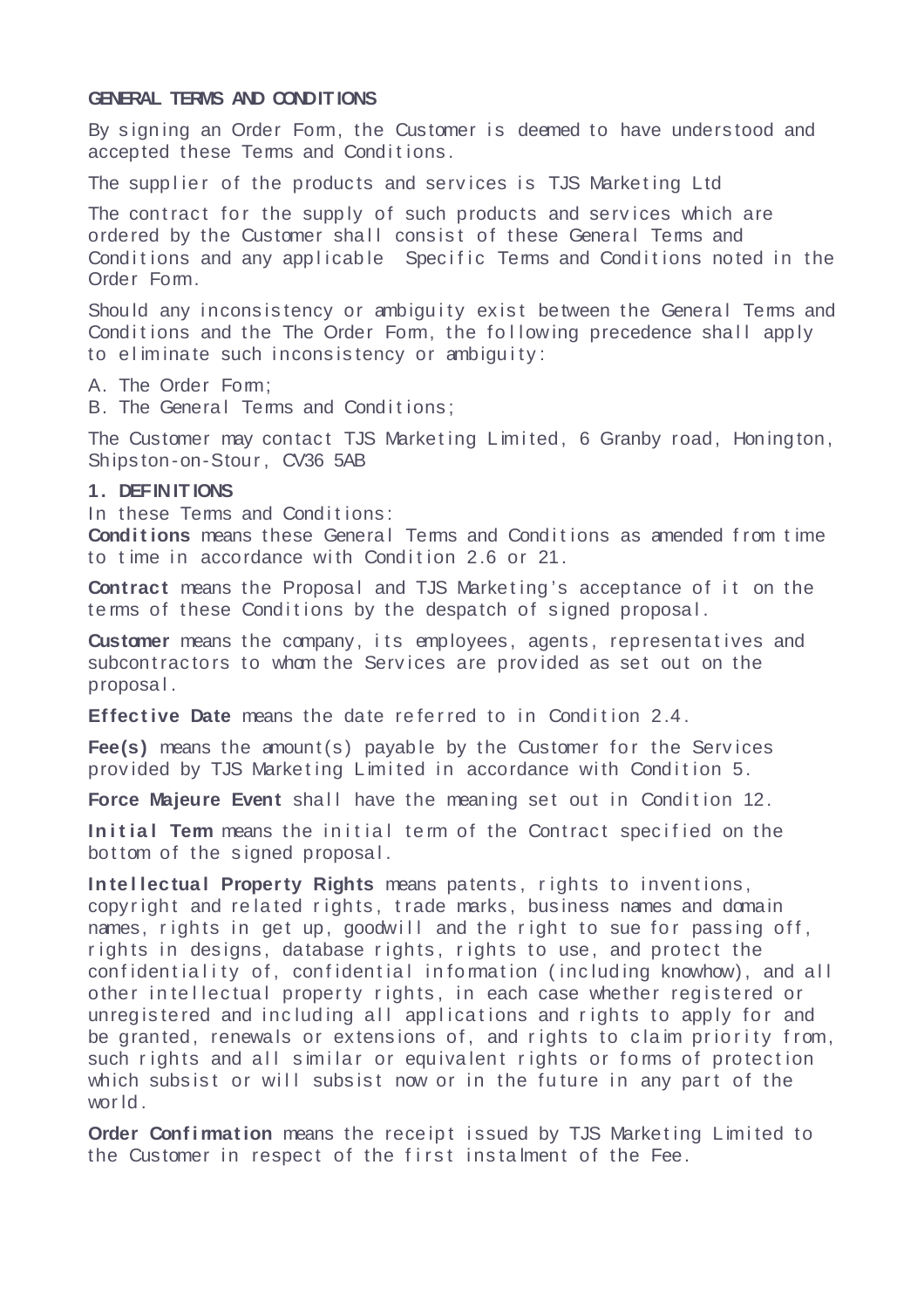**Proposal** means a proposal sent by TJS Marketing Limited to the Customer for the supply of Services and which shall incorporate the breakdown of month ly serv ices .

Products of the Services means all documents, information, drawings, specifications, computer programs, data, reports, specifications and other materials produced as a result of the provision of the Services.

**Services** means the services to be provided by TJS Marketing as specified in the Proposal.

**Specific Terms and Conditions** means any specific terms and conditions specified in the Proposal.

### **2. APPLICATION OF CONDITIONS**

2.1 Any quotation is valid for a period of 14 days only, and TJS Marketing Limited may withdraw it at any time by notice to the Customer.

2.2 When the Customer wishes to place an order for the Services, it shall notify TJS Marketing Limited and TJS Marketing Limited shall send a Proposal (electronically or as otherwise agreed) to the Customer.

2.3 The receipt by TJS Marketing Limited of the Proposal signed by the Customer shall be deemed to be an offer by the Customer subject to these Conditions. The Customer shall ensure that the Proposal is complete and accura te .

2.4 The Customer's offer shall only be deemed to be accepted when TJS Marketing Limited sends the invoice for the amount payable for month 1 as specified in the Proposal, at which point and on which date a binding contract shall come into existence (Effective Date).

2.5 No order which has been accepted by TJS Marketing Limited in accordance with Condition 2.4 may be cancelled by the Customer, except as set out in Condition 6 or with the agreement in writing of TJS Marketing Limited and provided that the Customer indemnifies TJS Marketing Limited in full against all loss (including loss of profit), costs (including the cost of all labour and materials used), damages, charges and expenses incurred by TJS Marketing Limited as a result of the cancellation.

2.6 These Conditions shall override any inconsistent terms or conditions (if any) contained in or referred to in documents or correspondence from the Customer (with the exception of the Proposal); and no addition to, variation of, exclusion or attempted exclusion of any term of the Contract shall be binding on TJS Marketing Limited unless in writing and signed by a duly authorised representative of TJS Marketing Limited.

2.7 The Contract constitutes the entire agreement between the parties. The Customer acknowledges that it has not relied on any statement, promise or representation made or given by or on behalf of TJS Marketing Limited which is not set out in the Contract.

2.8 Any descriptive matter or advertising issued by TJS Marketing Limited, and any descriptions or illustrations published on TJS Marketing Limited website, are issued or published for the sole purpose of giving an approximate idea of the Services described in them. They shall not form part of the Contract or have any contractual force.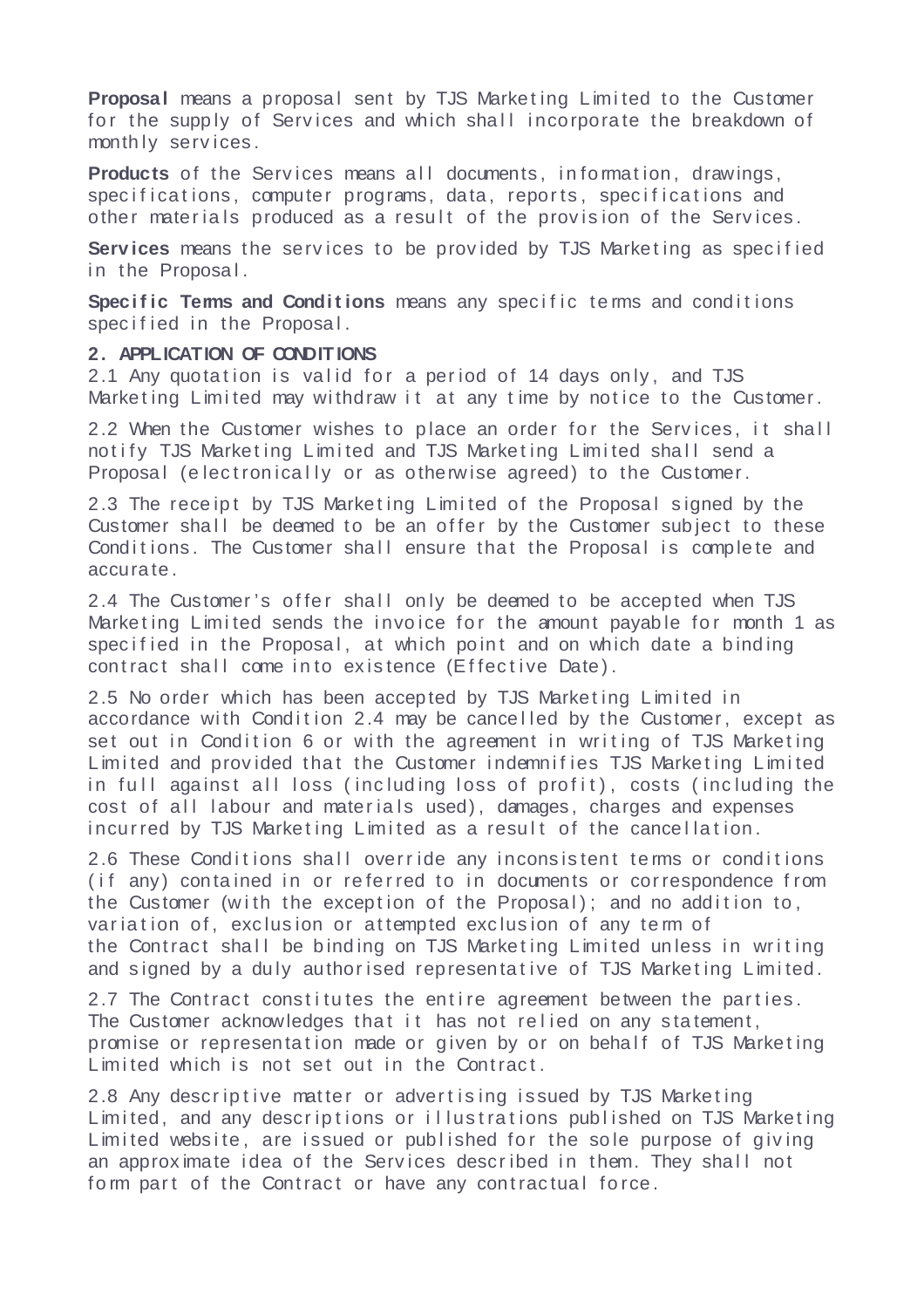# **3. TJS MARKETING LTD OBLIGATIONS**

3.1 TJS Marketing Limited shall be responsible for providing the Services in accordance with the requirements of the Contract.

3.2 Although TJS Marketing Limited will use reasonable endeavors to supply the Services in accordance with any performance date set out in the Order Form, such date shall be an estimate only and time shall not be of the essence of the Contract.

3.3 For the avoidance of doubt, the Services will not include the cost of any third party software upgrades or web development which TJS Marketing Limited advises are required.

3.4 TJS Marketing Limited will not make any changes to a Customer's website without the Customer's prior consent and the Customer, as the website owner, agrees to and takes full responsibility for the changes made.

3.5 Where the Services being provided require, TJS Marketing Limited will liaise with the relevant web agency, hosting company or other third party, but TJS Marketing Limited will have no liability to the Customer under the Contract if it is prevented or delayed from performing its obligations under the Contract by any act or omission of the relevant web agency, hosting company or other third party.

3.6 TJS Marketing Limited shall not be liable for any failure to comply with the Contract if such failure arises as a result of an action or omission by the Customer or a third party including, by way of example and not limitation, any of the following occurrences:

A. the Customer changes the website or in any way hinders the progress of the website:

B. the Customer has removed any of the products or services, changed keywords, changed domains, interfered with the link building or not complied with the request and advice of TJS Marketing Limited;

C. the Customer has acted in a way that TJS Marketing Limited considers, at its sole discretion, is detrimental to achieving the first page listing or top rankings:

D. the Customer has interfered with or impaired the product or service; E. the Customer has not maintained a 99% uptime at all times of the

Customer's website for the duration of the Contract;

F. the Customer has breached any applicable law;

G. the Customer has breached any term of the Contract;

H. TJS Marketing Limited is prevented from or inhibited in its ability to perform its obligations under the Contract due to a Force Majeure Event; I. the Customer fails to provide FTP access for TJS Marketing Limited to imp lement the on site recommendations;

J. changes or updates to third party software or analytics data that affects or prevents TJS Marketing Limited from reporting or tracking any data ;

K. any action by a search engine provider, internet service provider or other third party including, without limiting the generality of the foregoing, the application of a so called "penalty" or any change to an algorithm or rules or terms of a search engine, internet service provider or other third party which results in the Customer's website appearing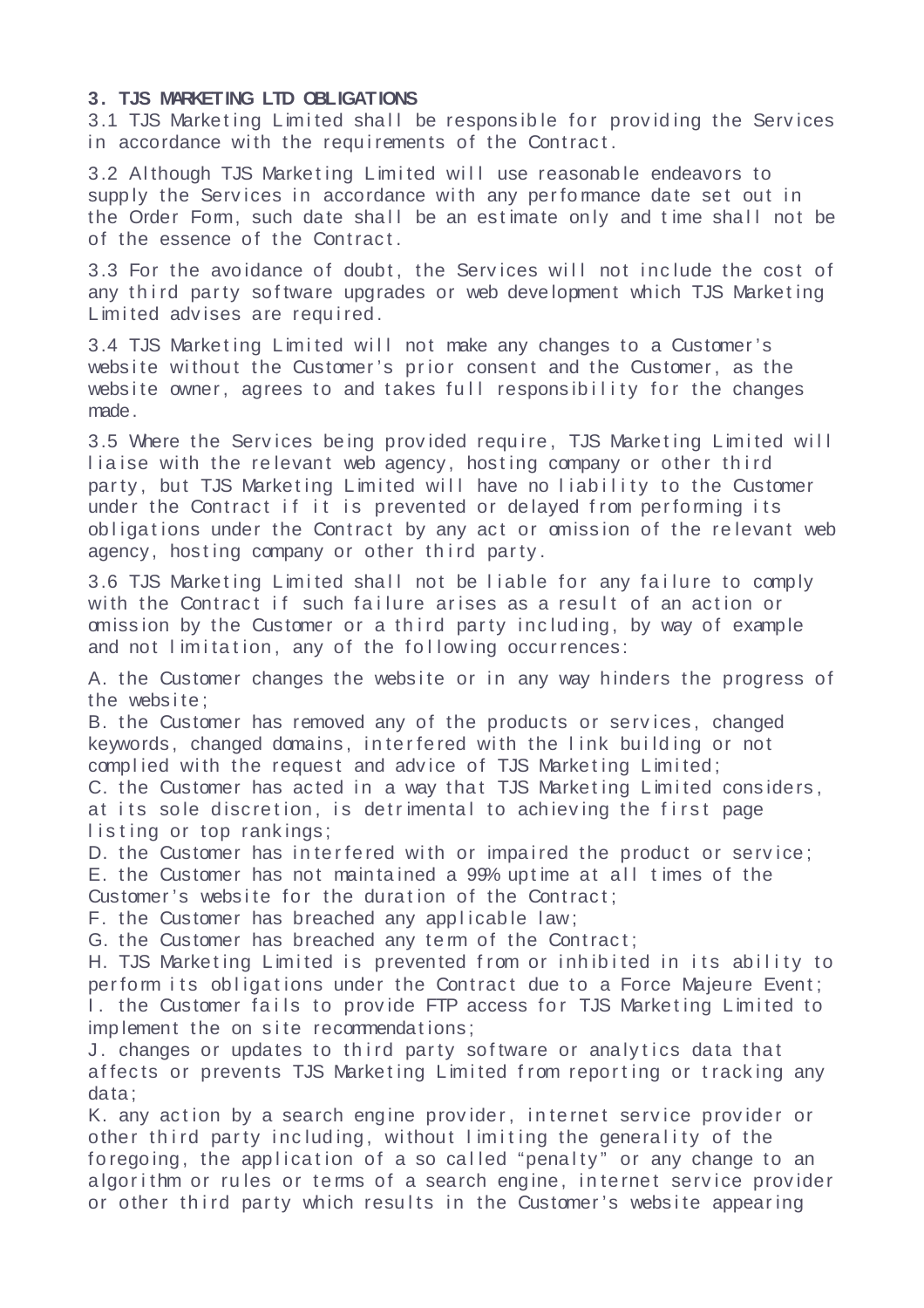lower in search result listings than was the case at the date of the Order Form or lower than the position which TJS Marketing Limited represented may be possible after providing the Services; L. The Customer has not implemented TJS Marketing's onsite recommendations (Onsite Recommendations) to TJS Marketing's satisfaction with in 1 month of receipt of TJS Marketing's notice of such Onsite Recommendat ions ;

The Customer has failed to disclose within 14 days of the Effective Date:

A. all domain names they own or have owned within the preceding 12 months that currently have, or have had, a live websites on them. This includes partner firms/resellers, franchisees and international website; B. all website (s) or domain name (s) that redirect to the website  $(s)$  or URLs TJS Marketing Limited has been engaged to work on; C. any website or local listings that are copies of, or an attempt to pass themselves off as, any of the website  $(s)$  or URLs on which TJS Marketing Limited have been engaged to work on;

D. if any content (written, visual or audio) on any website or URL TJS Marketing Ltd have been engaged to work on has been copied from another source ; or

E. any work carried out a previous SEO company or any website / URL activity that may affect future results  $-$  examples include, but are not limited to, bulk link buying, manual penalties, automated penalties and website infection with malware.

3.7 If any of the events referred to in paragraphs (a) to (m) of Condition 3.6 occur (a "3.6 Event"), any relevant representation or contractual term regarding the results which may be achieved by providing the Services is withdrawn and will have no force or effect pending a review of the effect of the 3.6 Event by TJS Marketing Limited which has the right at its sole discretion to substitute a new representation or contractual term which will be deemed to be accepted by the Customer.

3.8 If a 3.6 Event occurs and the Customer requests TJS Marketing Limited to take steps to offset the adverse effect of the 3.6 Event, in the absence of written agreement regarding the additional costs of taking such steps:

A. TJS Marketing Limited is entitled to charge extra for the additional t ime spent and work done at

the rate which it charges at that time for such work; and

B. The Contract is deemed to be extended for such time as it takes to complete the additional work.

# **4. CUSTOMER'S OBLIGATIONS**

4.1 The Customer shall provide TJS Marketing Limited with:

A. all necessary cooperation relating to the Services:

B. direct and remote access to the Customer's website, Social Media Accounts , Paid

Advertising and such other facilities as reasonably required by TJS Marketing Limited: and

C. all necessary access to such information as may be required by TJS Marketing Limited in order to render the Services, including but not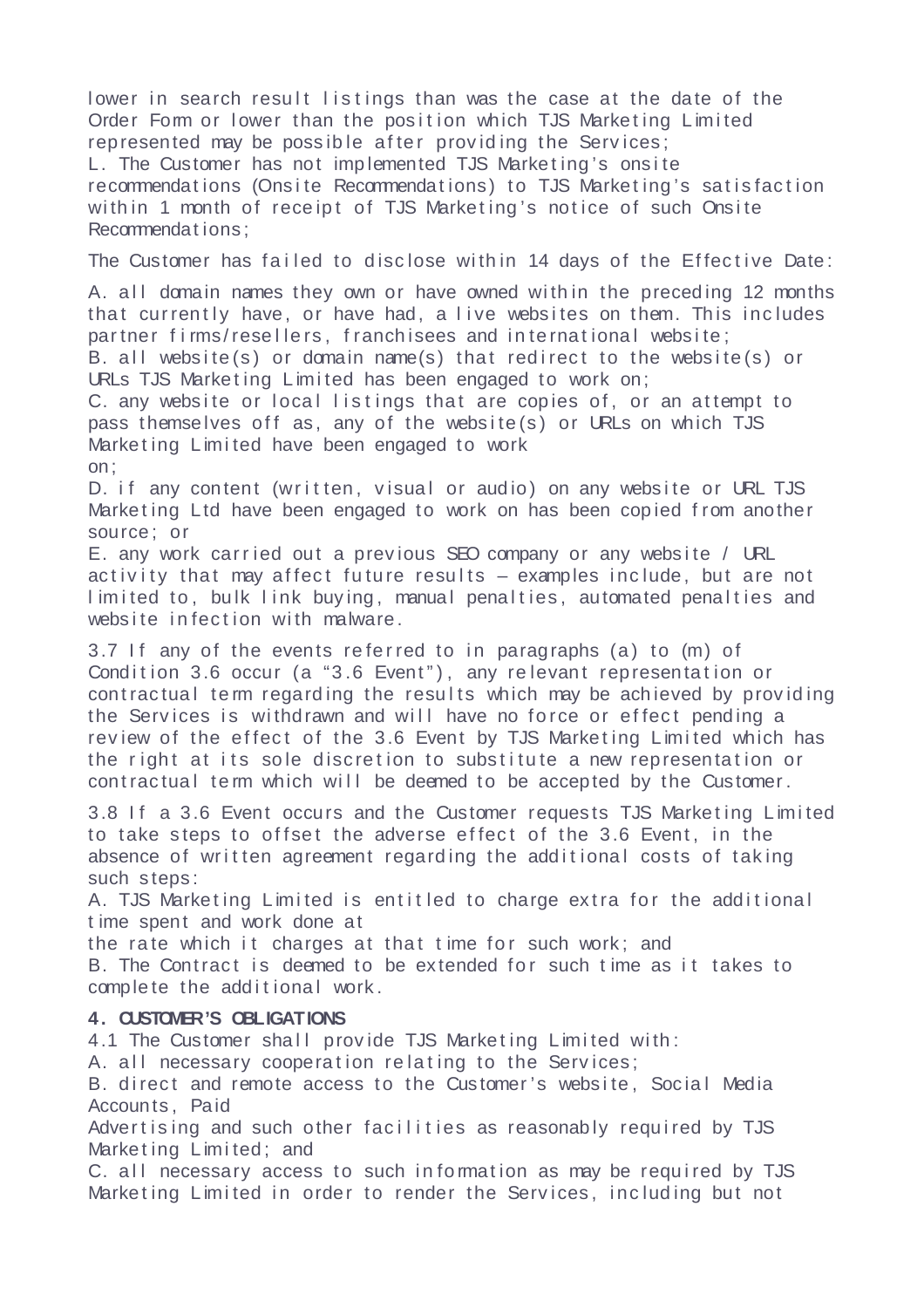limited to security access in formation and software interfaces to the Customer's other business applications;

D. comply with all applicable laws and regulations with respect to its activities: and

E. carry out all the Customer's tasks set out in the Contract in a timely and efficient manner. In the event that the Customer fails to perform such tasks, TJS Marketing Limited may adjust any timeline set out in the Contract as reasonably necessary.

4.2 The Customer accepts that TJS Marketing Limited will have the exclusive right to provide it with the Services which it has contracted to buy and that it will not purchase services which compete with any of those provided by TJS Marketing Limited from any third party for the duration of the Contract. For clarification, the reason for Condition

4.2 is to avoid the sort of problems which occur when a third party which provides services similar to the Services provides those services at the same time as TJS Marketing Limited.

4.3 The Customer warrants that the use of material provided by the Customer or its agents to TJS Marketing Limited to enable TJS Marketing Limited to provide the Services shall not infringe the in tellectual property or other rights of whatever nature of any third par ty .

4.4 Where applicable, the Client shall notify the Company of any intended changes that it wishes to make to any aspect or element of the Website, prior to it doing so: the Client

acknowledges that any un-notified changes may have an adverse effect on the results achievable by the Company's provision of the Services.

4.5 Although the Company will use reasonable care and skill to keep up to date with current trends and techniques in connection with the provision of Services, the Client accepts the Company has no control over the policies of any particular, social media platform, directory or similar, or the basis upon which such entities may or may not accept or rank a website, website content or particular pages belonging to or controlled by the Client, in a particular manner.

4.6 The Client grants or shall procure the grant of all necessary and reasonably requested access to all administrative and/or back-end systems, including without limitation the Client's hosting accounts, domain registrations, analytics and data (however or wherever held), and shall provide all necessary passwords, access and login in formation to all such accounts, from time to time, enabling the Company to provide the Serv ices .

### **5. FEES**

5.1 The Customer shall pay the Fees set out in the Proposal for the Services. Payment of the Fees shall be a condition precedent to the obligation of TJS Marketing Limited to perform the Services.

5.2 All amounts and Fees stated or referred to in the Contract are exclusive of Value Added Tax, which shall be added to TJS Marketing  $L$  imited invoice(s) at the appropriate rate.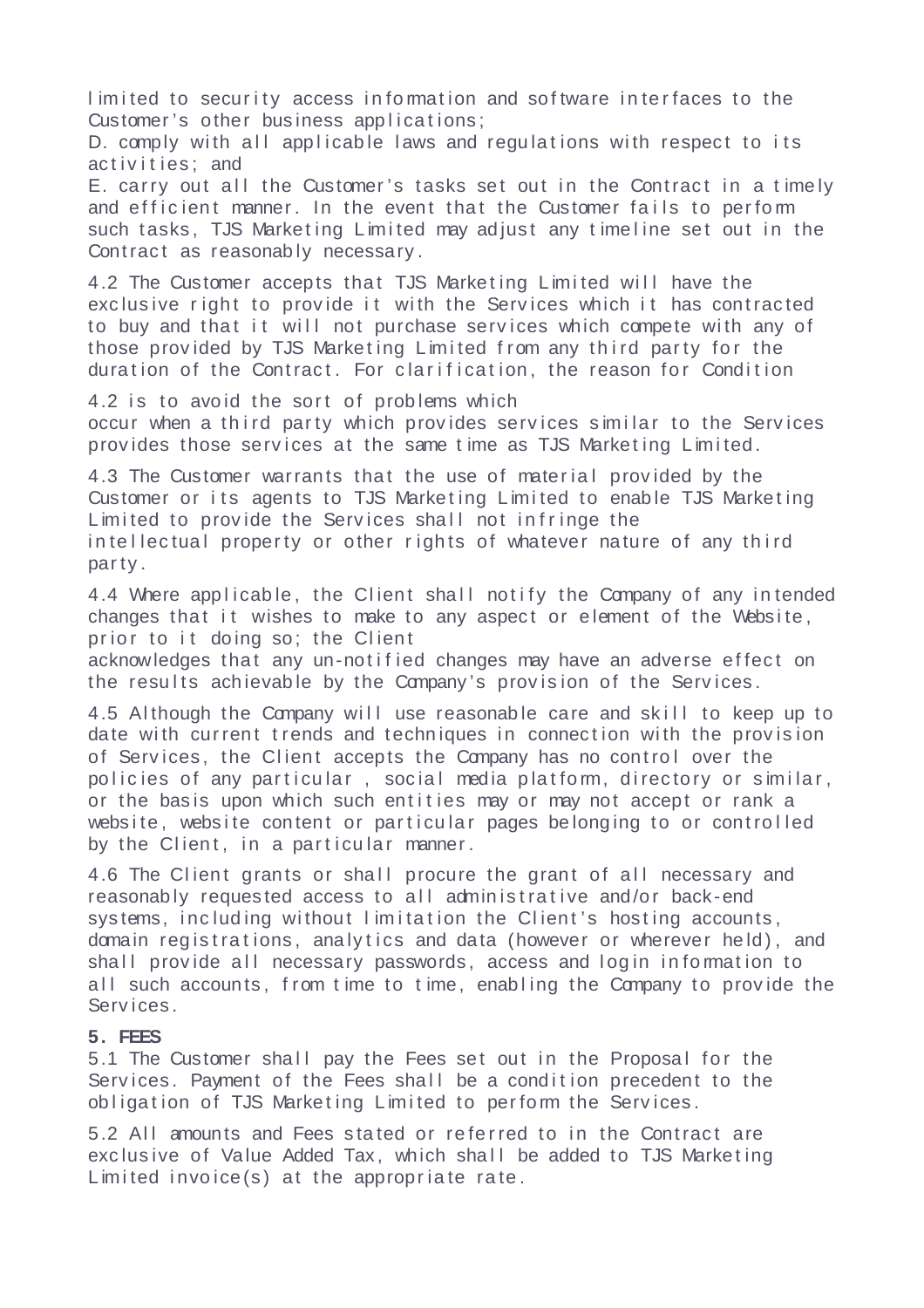5.3 TJS Marketing Limited shall invoice the Customer for Fees which have become payable in accordance with the Contract.

5.4 The Customer shall pay each invoice submitted by TJS Marketing Limited by the due payment date specified on the invoice, and time for payment shall be of the essence of the Contract.

5.5 Without limiting any other right or remedy of TJS Marketing Limited, if the Customer fails to make any payment due to TJS Marketing Limited under the Contract by the due date for payment (Due Date) TJS Marketing Limited shall have the right to:

A. charge interest on the overdue amount at the rate specified in the Late Payment of Commercial Debts (Interest) Act 1998 accruing on a daily basis from the Due Date until the date of actual payment of the overdue amount, whether before or after judgment, and compounding quarterly; and B. suspend all Services until payment has been made in full.

5.6 The Customer shall pay all amounts due under the Contract in full without any deduction or withholding except as required by law and the Customer shall not be entitled to assert any credit, set off or counterclaim against TJS Marketing Limited in order to justify withholding payment of any such amount in whole or in part. TJS Marketing Limited may, without limiting its other rights or remedies, set off any amount owing to it by the Customer against any amount payable by TJS Marketing Limited to the Customer.

5.7 Without limiting any other right or remedy of TJS Marketing Limited, cheques and direct debits returned unpaid by the Customer's bank and cred it card payments returned unpaid will incur an administration charge which under all circumstances shall be paid by the Customer.

5.8 In the circumstances envisaged in Condition 3.6 TJS Marketing Limited shall be entitled to charge the Customer a fee for resolving the issue. Such fee shall unless otherwise provided be subject to agreement and shall be in addition to the sums due under the Contract in respect of the Serv ices .

5.9 Following receipt by TJS Marketing Limited of notice from the Customer to terminate the Contract for convenience as may be permitted under Condition 6, TJS Marketing Limited shall be entitled to invoice the Customer the remaining instalments of the full value of the Fees payable for the Services during the notice period without any deduction, discount or reduction.

5.10 All sums payable to the Company under these Conditions shall be paid in full without any deduction or setoff, except for credit notes or where an amount has been agreed by the Company, in writing, as being due to the Client.

### **6. TERM AND TERMINATION**

6.1 TJS Marketing Limited shall commence provision of the Services on the Effective Date and shall continue to provide the Services until te rmination of the Contract in accordance with its terms.

6.2 The Contract may be terminated by either party, by providing the period of written notice stipulated on the Proposal. If no notice period is stipulated on the Proposal then the standard notice period during the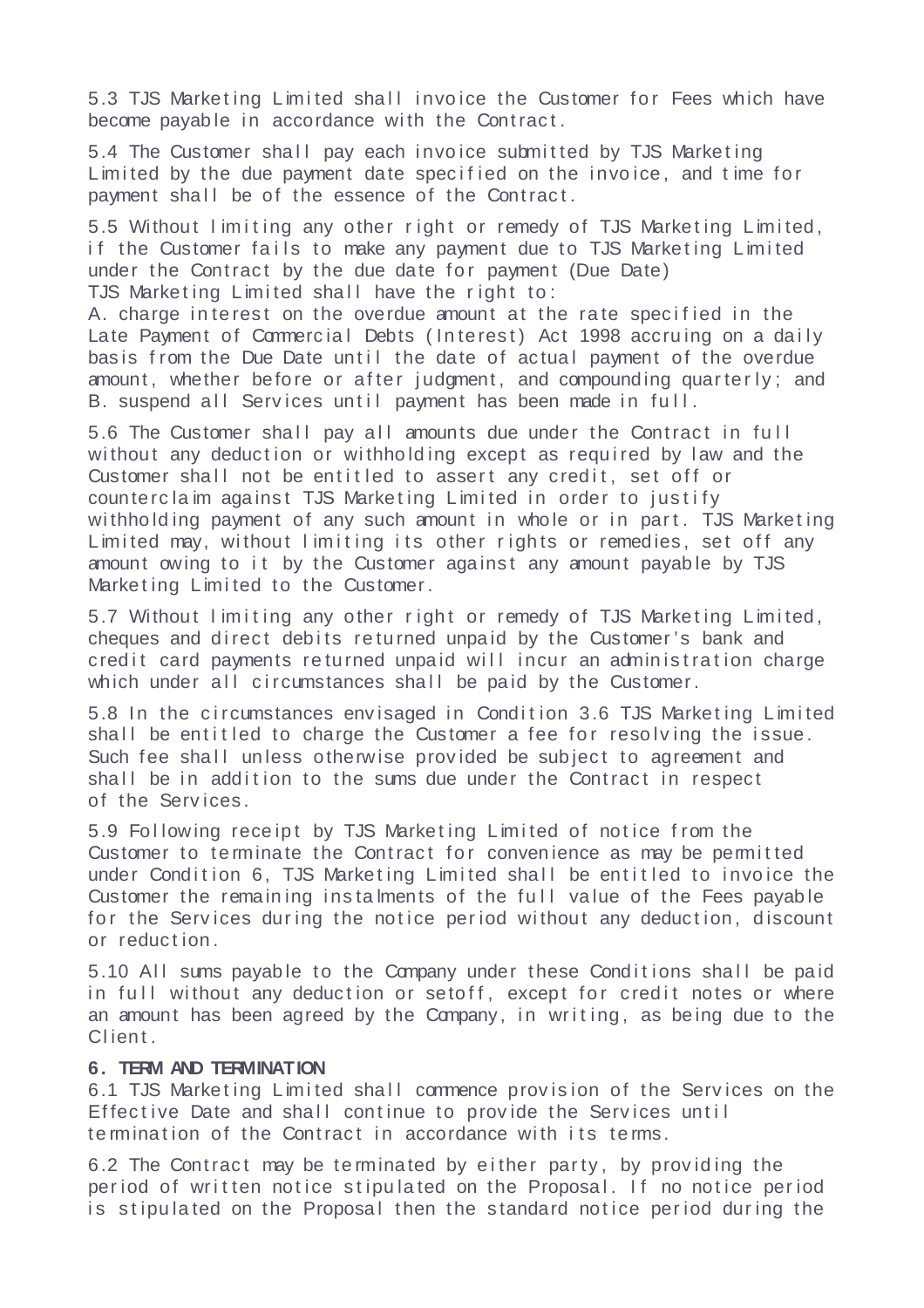Initial Term (if any) is 180 days. Where the contract is for an Initial Term of more than six months, it will on expiry of the Initial Term, auto renew onto a rolling 90 day contract terminable by either party on 90 days written notice. In order to terminate the Contract under this Condition 6, the Customer must send an email to ti $@$ tismarke ting, co, uk or a letter by registered post to TJS Marketing Limited, 6 Granby road, Honing ton, Shipston-on-Stour, CV36 5AB and receive an acknowledgement from a Director of TJS Marketing Limited confirming that TJS Marketing Limited has received and accepted the termination.

6.3 Without prejudice to any other right or remedy available to TJS Marketing Limited, TJS Marketing Limited may, at its sole discretion, te rminate the Contract if the Customer:

A. fails to pay any sum due under the Contract and such sum remains unpaid for 15 days after written notice from TJS Marketing Limited that such sum has not been paid; or

B. ceases to carry on business or becomes insolvent. or has an administrator or receiver appointed or enters into liquidation or enters in to any agreement with its creditors; or

C. commits a breach of any of the terms of the Contract and (if such a breach is remediable) fails to remedy that breach within 15 days of the Customer being notified in writing of the breach; or

D. interferes with or impairs the Services, or TJS Marketing Limited ability to deliver the Services.

6.4 Termination of the Contract, however arising, shall not affect or prejudice the accrued rights of the parties as at termination or the continuation of any provision expressly stated to survive or implicitly surviving termination.

6.5 On termination of the Contract for whatever reason, the Customer shall immediately pay all of TJS Marketing Limited outstanding invoices and interest, and in respect of Services supplied but for which no invoice has been submitted, TJS Marketing Limited may submit an invoice which shall be immediately payable on receipt.

### **7. DISPUTE RESOLUTION PROCEDURE**

7.1 If any dispute arises in connection with the Contract, each party will give authority to a representative who holds a senior position in the ir business to settle the dispute and those representatives will, with in 7 days of a written request from one party to the other, meet promptly or arrange a teleconference in good faith to resolve the dispute. Compliance with this requirement is a precondition to commencing litigation.

7.2 If the dispute is not resolved at that meeting or teleconference, the dispute resolution process set out in Condition 7.1 shall be deemed to have been exhausted in respect of the matter in dispute, and each party shall be free to pursue the rights granted to it by the Contract in respect of such matter.

# **8. PRIVACY POLICY**

8.1 The Privacy Policy of TJS Marketing Limited, which may vary from time to time, can be found on the website here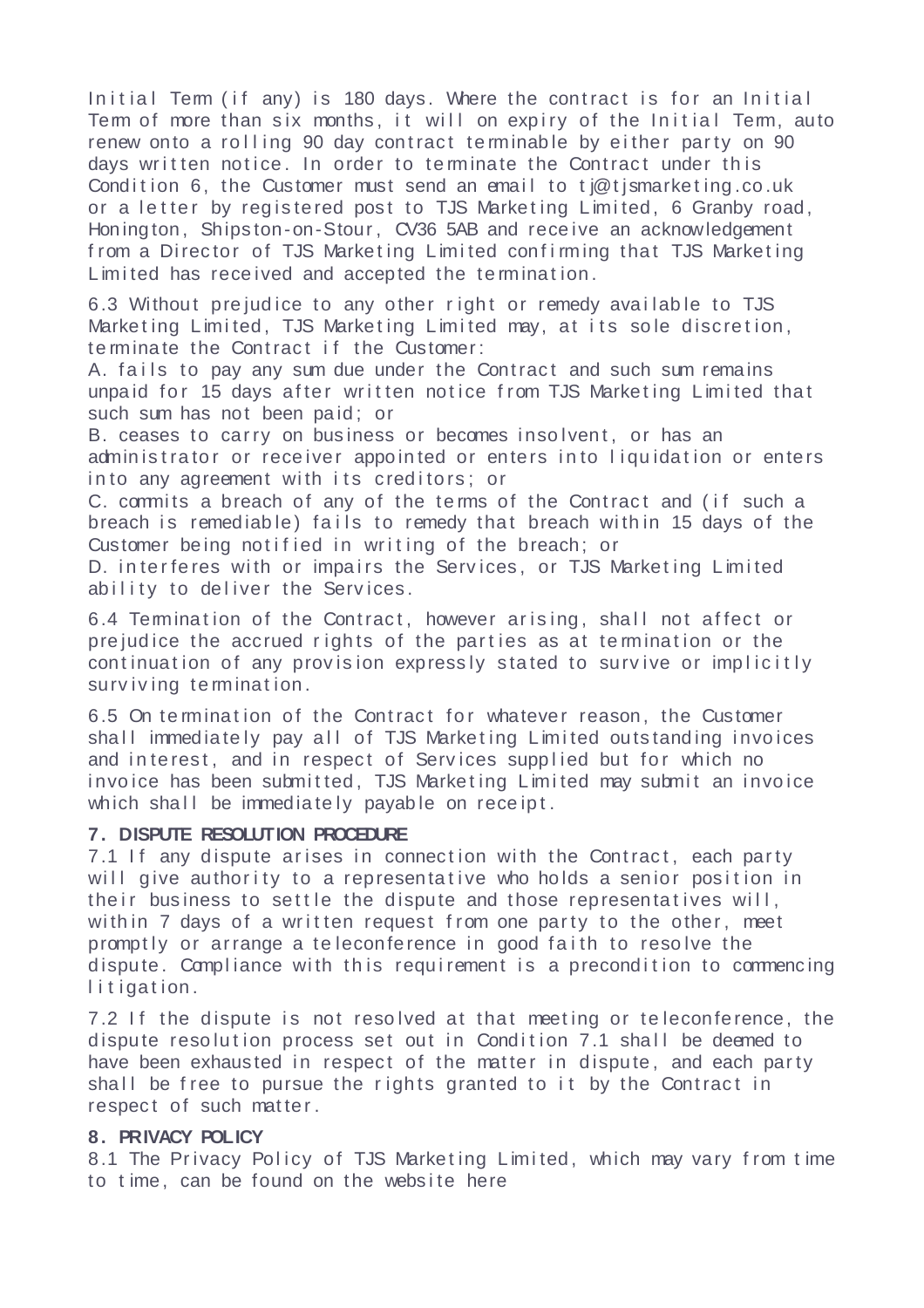https://tismarketing.co.uk/privacy/.The Privacy Policy is hereby incorporated into the Contract.

# **9. LIMITATION OF LIABIL ITY**

9.1 The following provisions set out the entire liability of TJS Marketing Limited (including any liability for the acts or omissions of its employees) to the Customer in respect of any breach of the Contract and any representation, statement or tortious act or omission (including negligence) arising out of or in connection with the Contract.

9.2 All warranties, conditions and other terms implied by statute or common law are excluded from the Contract to the fullest extent permitted by l aw.

9.3 Nothing in these Conditions excludes or limits the liability of TJS Marketing Limited for death or personal injury caused by TJS Marketing Limited negligence or fraud or fraudulent misrepresentation.

9.4 Subject to Condition 9.3, TJS Marketing Limited shall not be liable for

A. any loss of profits.

B. loss of business,

C. depletion of or damage to goodwill

D. loss of agreements or contracts

E. loss of anticipated savings

F. loss of use or corruption of software, data or information or similar losses or for any special, indirect or consequential loss, costs, damages, charges or expenses howsoever arising: and TJS Marketing Limited to tal liability in contract, tort (including negligence or breach of statutory duty), misrepresentation, restitution or otherwise, arising in connection with the performance or contemplated performance of the Contract shall be limited to 100% of the total Fees received by TJS Marketing Limited in the calendar year in which the incident occurs.

G. Any claims of copyright infringement for any content used on any website created by TJS Marketing Limited for the client.

9.5 Provided that TJS Marketing Limited performs the Services with reasonable care and skill and notwithstanding any other provision of the Contract, it shall have no liability or obligation whatsoever in relation to the links that it builds up via the Services, any keywords that it may propose in order to build up those links or any website (including without limitation any website content) involved in or affected by the Services, and TJS Marketing Limited gives no warranty that it will obtain or maintain for any period of time specific ranking positions for se lected keywords on any search engine.

9.6 For the avoidance of doubt, TJS Marketing Limited shall not be liable for any links being removed by a third party or any penalties incurred by the Customer .

9.7 The domain authority of a link, when domain authority is used as a metric is based on the live date of the link, not the reported date of the link.

9.8 The Customer shall indemnify TJS Marketing Limited against any claims, actions, proceedings, losses, damages, expenses and costs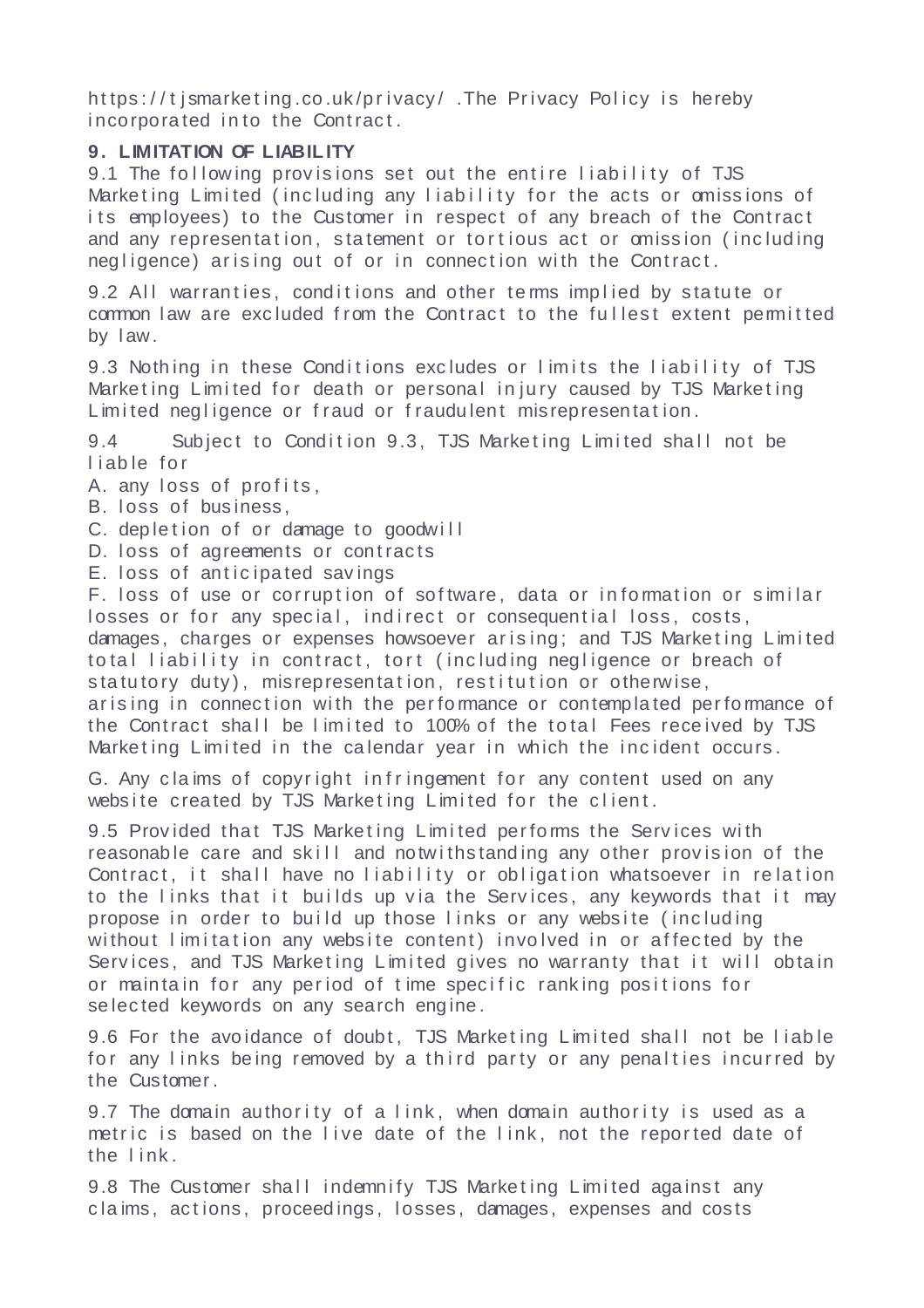(including any direct, indirect or consequential losses, loss of profit, loss of reputation and all interest, penalties and legal and other reasonable professional costs and expenses) arising out of or in connection with:

A. the Customer 's use of the Serv ices

B. any breach by the Customer of any term of or warranty given under the Contract or

C. TJS Marketing Limited use of any materials or data or other items supplied by the Customer to

TJS Marketing Limited under the Contract.

9.9 The provisions of this Condition 9 shall continue to apply notwithstanding the termination or expiry of the Contract.

### **10. CONFIDENTIALITY**

10.1 Except as expressly provided in the Contract, each party shall keep in strict confidence all technical or commercial know how, specifications, inventions, processes or initiatives

which are of a confidential nature and have been disclosed by one party to the other. Each party shall restrict disclosure of such confidential material to such of its employees as need to know the same for the purpose of discharging its obligations under the Contract and shall ensure that such employees are subject to corresponding obligations of confidentiality.

10.2 All Intellectual Property Rights and title in and to the Products of the Services shall at all times be, and remain, the exclusive property of TJS Marketing Limited, but shall be held by the Customer in safe custody at its own risk until returned to TJS Marketing Limited, and shall not be disposed of or used other than in accordance with TJS Marketing Limited written instructions or authorisation.

10.3 The parties shall be entitled to disclose such information to their professional advisers and to the extent necessary for the purposes of enforcing their rights under the Contract.

10.4 This Condition 10 shall survive termination of the Contract, howsoever caused.

# **11. NONSOLICITATION**

Neither party shall, during the continuance of the Contract, or within 12 months of its termination, whether on behalf of itself or via a third party, solicit or seek to entice away any employee of the other. In the event of breach of this Condition 11 the party in default shall pay the other a sum equal to 6 months gross pay of the employee concerned being a pre estimate of the cost of recruitment and training a rep lacement .

#### **12. FORCE MAJEURE**

Neither party shall be liable for any failure or delay in performing its obligations under the Contract to the extent that such failure or delay is caused by a Force Majeure Event. For the purposes of these Conditions, Force Majeure Event means any event beyond a party's reasonable control, which by its nature could not have been foreseen, or, if it could have been foreseen, was unavoidable, including strikes, lockouts or other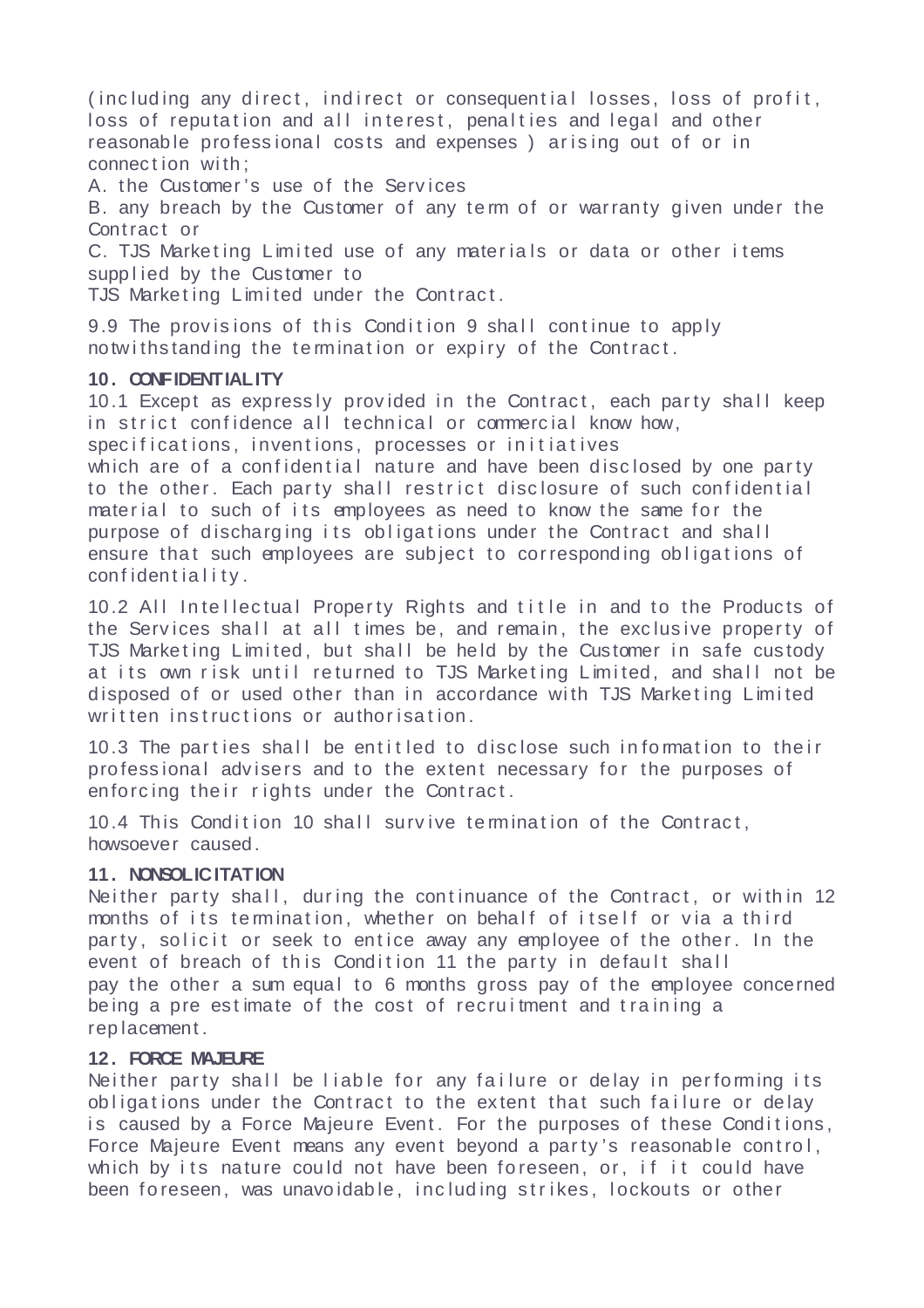industrial disputes (whether involving its own workforce or a third party's), failure of energy sources or transport or communications networks or systems (including the internet), acts of God, war, terrorism, riot, civil commotion, interference by civil or military authorities, national or international calamity, armed conflict, malicious damage, breakdown of plant or machinery, nuclear, chemical or biological contamination, sonic boom, explosions, collapse of building structures, fires, floods, stoms, earthquakes, loss at sea, epidemics or similar events, natural disasters or extreme adverse weather conditions.

# **13. REMEDIES**

Except as expressly provided in the Contract, the rights and remedies provided under the Contract are in addition to, and not exclusive of, any rights or remedies provided by law.

# **14. WAIVER**

A waiver of any right under the Contract is only effective if it is in writing and signed by or on behalf of the waiving party, and it applies only to the party to whom the waiver is addressed and the circumstances for which it is given.

# **15. ENTIRE AGREEMENT**

15.1 The Contract constitutes the whole agreement between the parties and supersedes all previous agreements between the parties relating to its subject matter.

15.2 Each party acknowledges that, in entering into the Contract, it has not relied on, and shall have no right or remedy (other than for breach of contract) in respect of any statement, representation, assurance or warranty (whether made negligently or innocently) other than as expressly set out in the Contract.

15.3 In the event of any part of the Contract being held invalid, illegal or unenforceable it shall be deemed modified to the minimum extent necessary to make it valid, legal and enforceable. If such modification is not possible, the relevant provision or part provision shall be deemed de leted. Any modification to or deletion of a provision or part provision under this Condition shall not affect the validity and enforceability of the rest of the Contract.

# 16. ASSIGNMENT

16.1 The Customer shall not, without the prior written consent of TJS Marketing Limited, assign, transfer, charge, subcontract or deal in any other manner with all or any of its rights or obligations under the Contract.

16.2 TJS Marketing Limited may at any time assign, transfer, charge, subcontract or deal in any other manner with all or any of its rights or obligations under the Contract.

### **17. THIRD PARTY RIGHTS**

The Contract is made for the benefit of the parties to it and (where applicable) their successors and permitted assigns, and is not intended to benefit, or be enforceable by, anyone else.

### **18. NOTICES**

18.1 Any notice (including Order Confirmation) given pursuant to the